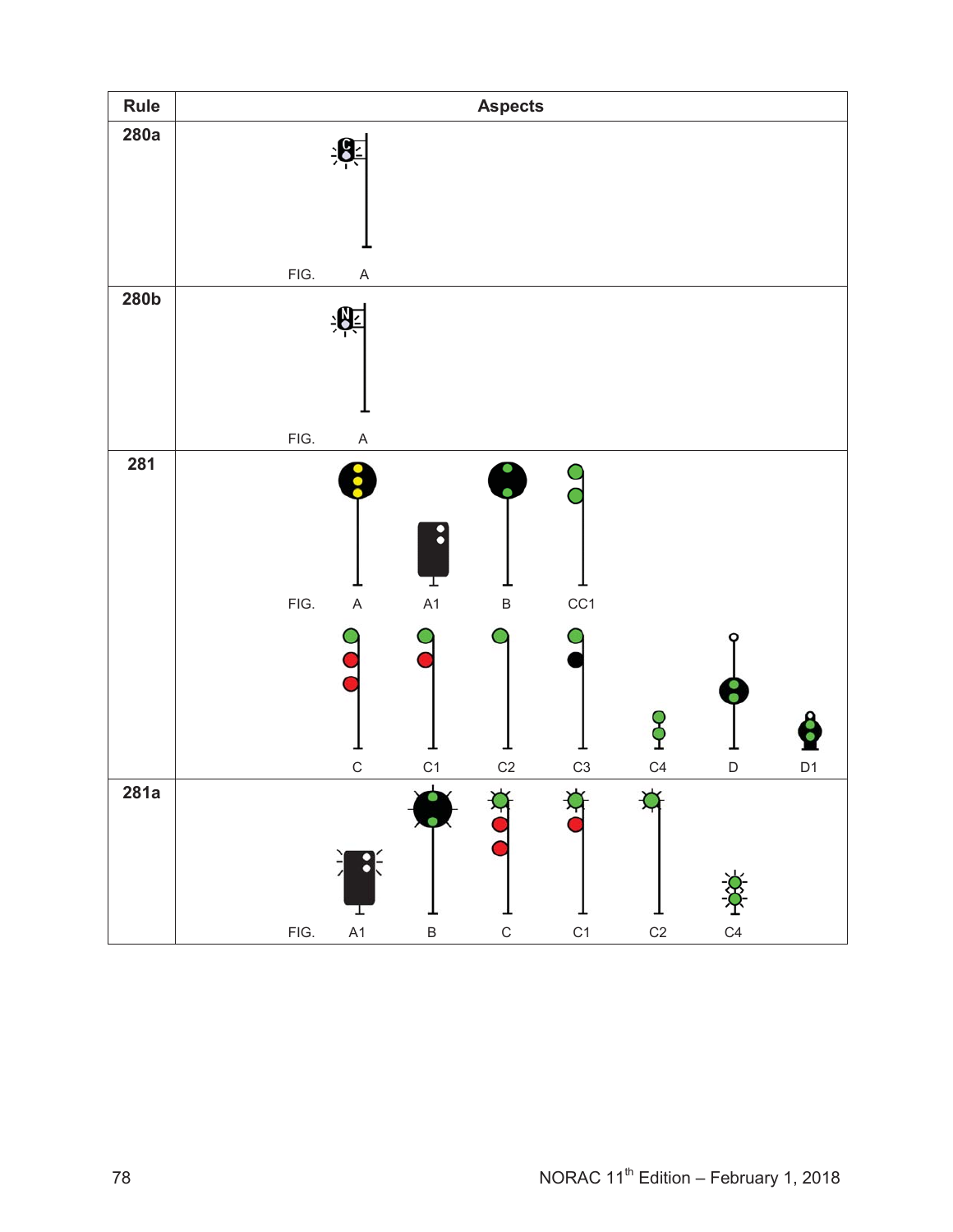| <b>Rule</b> | <b>Name</b>                                                     | <b>Indication</b>                                                                                                                                                                                                                                                                                                                                                                        |
|-------------|-----------------------------------------------------------------|------------------------------------------------------------------------------------------------------------------------------------------------------------------------------------------------------------------------------------------------------------------------------------------------------------------------------------------------------------------------------------------|
| 280a        | <b>CLEAR</b><br><b>TO</b><br><b>NEXT</b><br><b>INTERLOCKING</b> | Trains with inoperative cab signals, automatic train stop, or speed<br>control must proceed on fixed signal indication (and cab signal<br>indication, if operable) not exceeding 79 MPH. Trains with<br>inoperative cab signals must approach the next home signal<br>prepared to stop, unless Approach Normal (Rule 280b) is displayed<br>on a distant signal prior to the home signal. |
| 280b        | <b>APPROACH</b><br><b>NORMAL</b>                                | Trains without operative cab signals must proceed on fixed signal<br>indication not exceeding 79 MPH.                                                                                                                                                                                                                                                                                    |
| 281         | <b>CLEAR</b>                                                    | Proceed not exceeding Normal Speed.                                                                                                                                                                                                                                                                                                                                                      |
| 281a        | <b>CAB SPEED</b>                                                | Proceed in accordance with cab signal indication. Reduce speed to<br>not exceeding 60 MPH if Cab Speed cab signal is displayed without<br>a signal speed, or if cab signals are not operative.                                                                                                                                                                                           |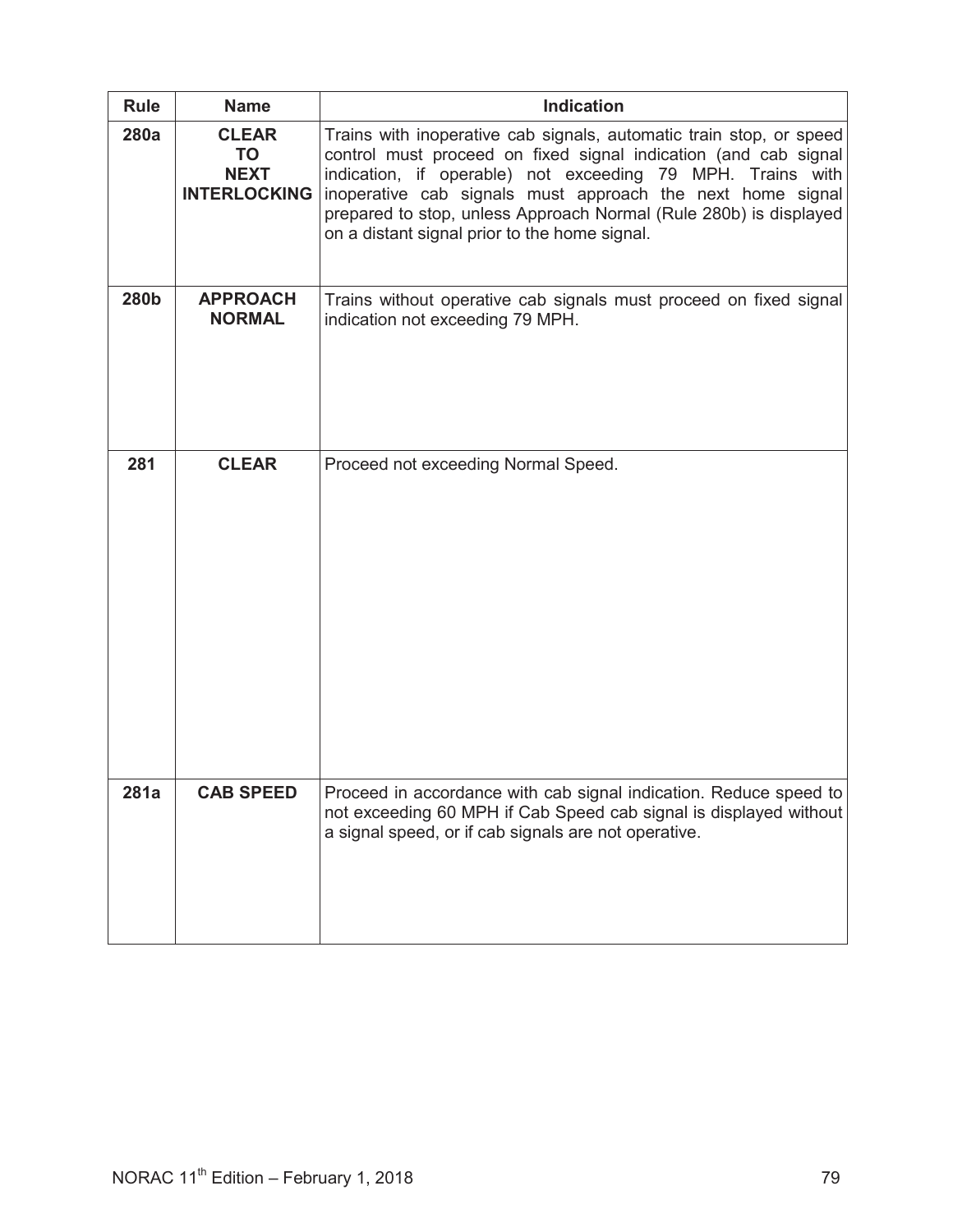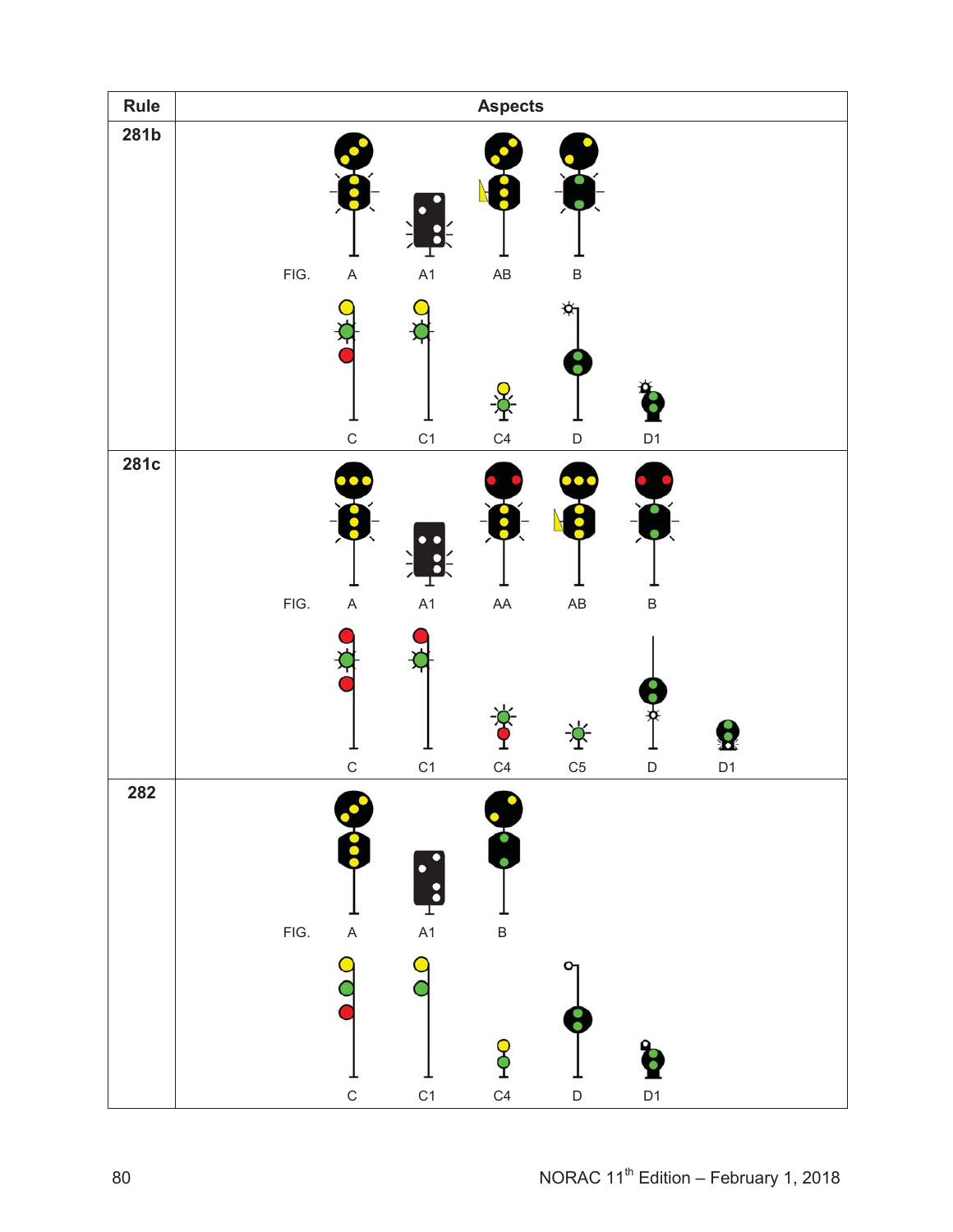| <b>Rule</b> | <b>Name</b>                       | <b>Indication</b>                                                                                                                                                                                                                                                                     |
|-------------|-----------------------------------|---------------------------------------------------------------------------------------------------------------------------------------------------------------------------------------------------------------------------------------------------------------------------------------|
| 281b        | <b>APPROACH</b><br><b>LIMITED</b> | Proceed approaching the next signal at Limited Speed.                                                                                                                                                                                                                                 |
| 281c        | <b>LIMITED</b><br><b>CLEAR</b>    | Proceed at Limited Speed until entire train clears all interlocking or<br>spring switches, then proceed at Normal Speed.<br>In CSS territory with fixed automatic block signals, trains not<br>equipped with operative cab signals must approach the next signal<br>at Limited Speed. |
| 282         | <b>APPROACH</b><br><b>MEDIUM</b>  | Proceed approaching the next signal at Medium Speed.                                                                                                                                                                                                                                  |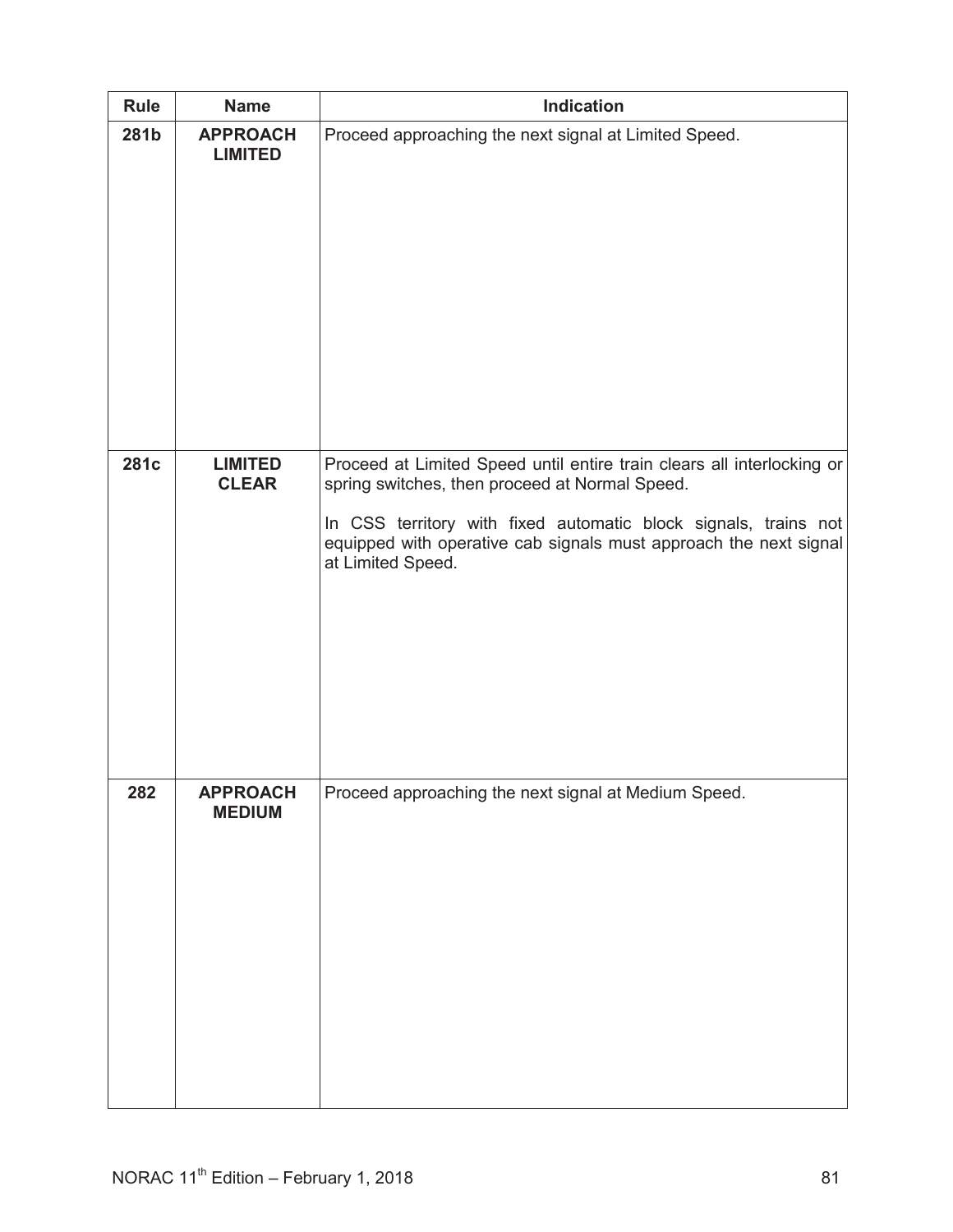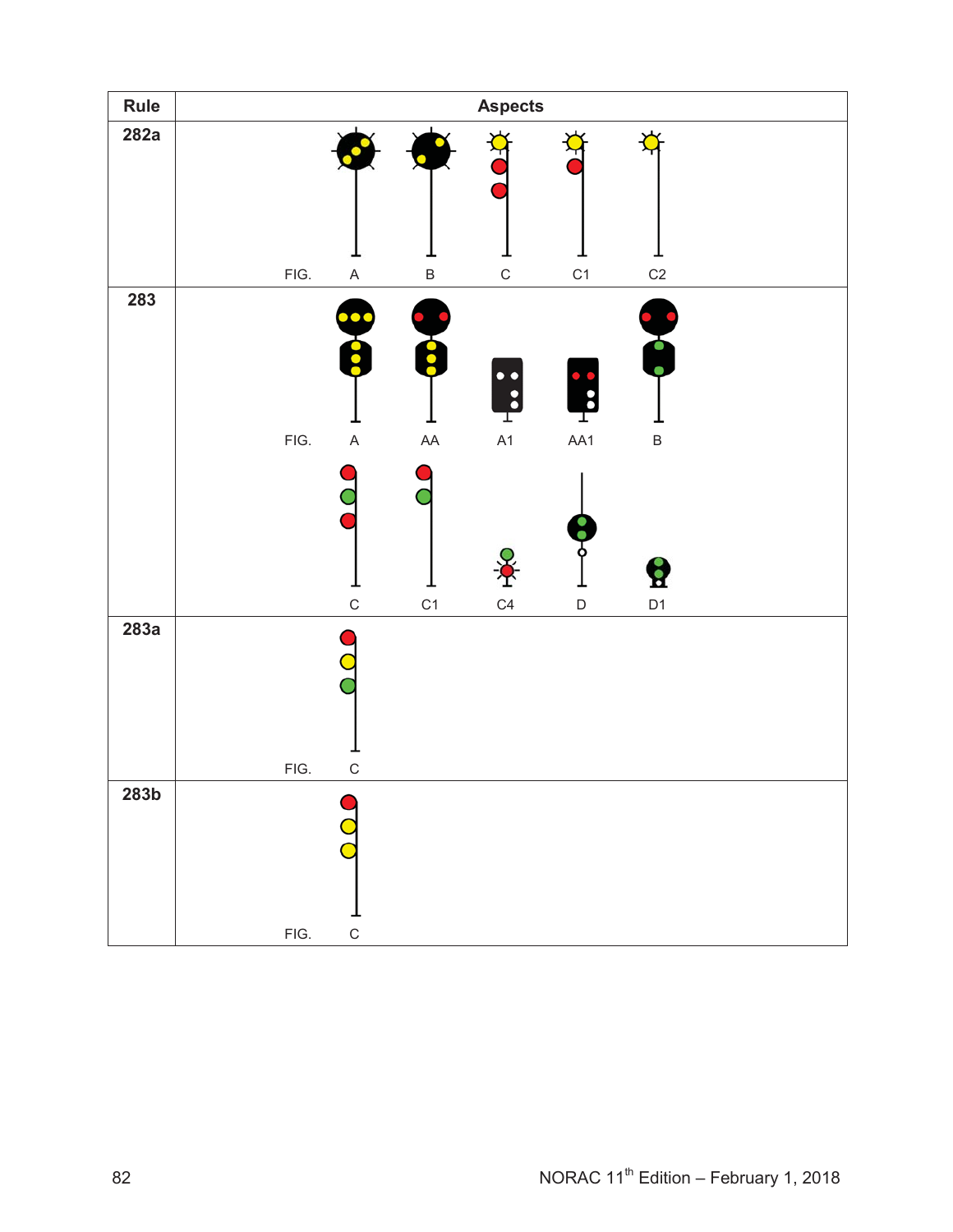| <b>Rule</b> | <b>Name</b>                                       | <b>Indication</b>                                                                                                                                                                                                                                                                     |
|-------------|---------------------------------------------------|---------------------------------------------------------------------------------------------------------------------------------------------------------------------------------------------------------------------------------------------------------------------------------------|
| 282a        | <b>ADVANCE</b><br><b>APPROACH</b>                 | Proceed prepared to stop at the second signal. Trains exceeding<br>Limited Speed must begin reduction to Limited Speed as soon as<br>engine passes the Advance Approach signal.                                                                                                       |
| 283         | <b>MEDIUM</b><br><b>CLEAR</b>                     | Proceed at Medium Speed until entire train clears all interlocking or<br>spring switches, then proceed at Normal Speed.<br>In CSS territory with fixed automatic block signals, trains not<br>equipped with operative cab signals must approach the next signal<br>at Medium Speed.   |
| 283a        | <b>MEDIUM</b><br><b>APPROACH</b><br><b>MEDIUM</b> | Proceed at Medium Speed until entire train clears all interlocking or<br>spring switches, then approach the next signal at Medium Speed.<br>Trains exceeding Medium Speed must begin reduction to Medium<br>Speed as soon as the Medium Approach Medium signal is clearly<br>visible. |
| 283b        | <b>MEDIUM</b><br><b>APPROACH</b><br><b>SLOW</b>   | Proceed at Medium Speed, then approach the next signal at Slow<br>Speed.                                                                                                                                                                                                              |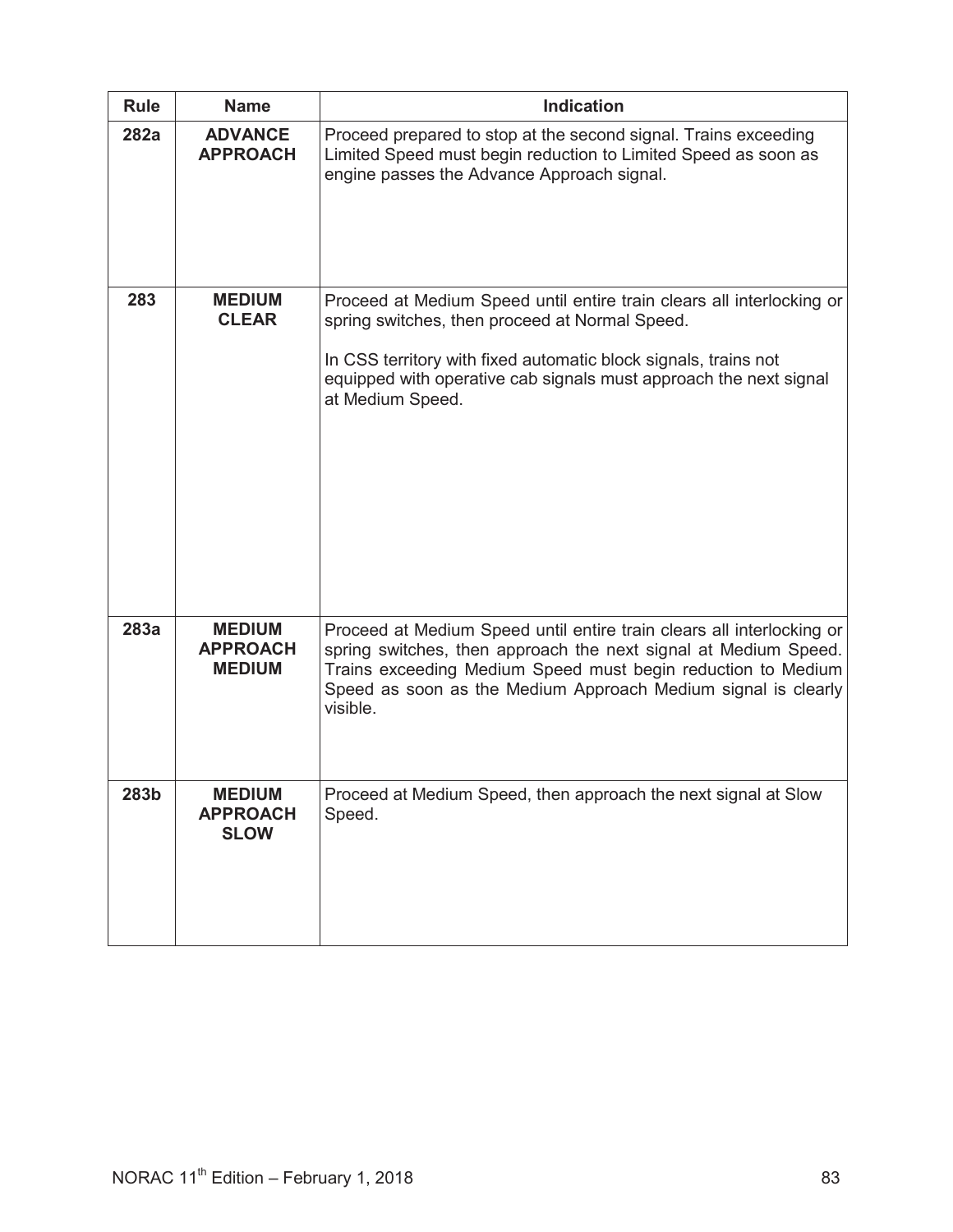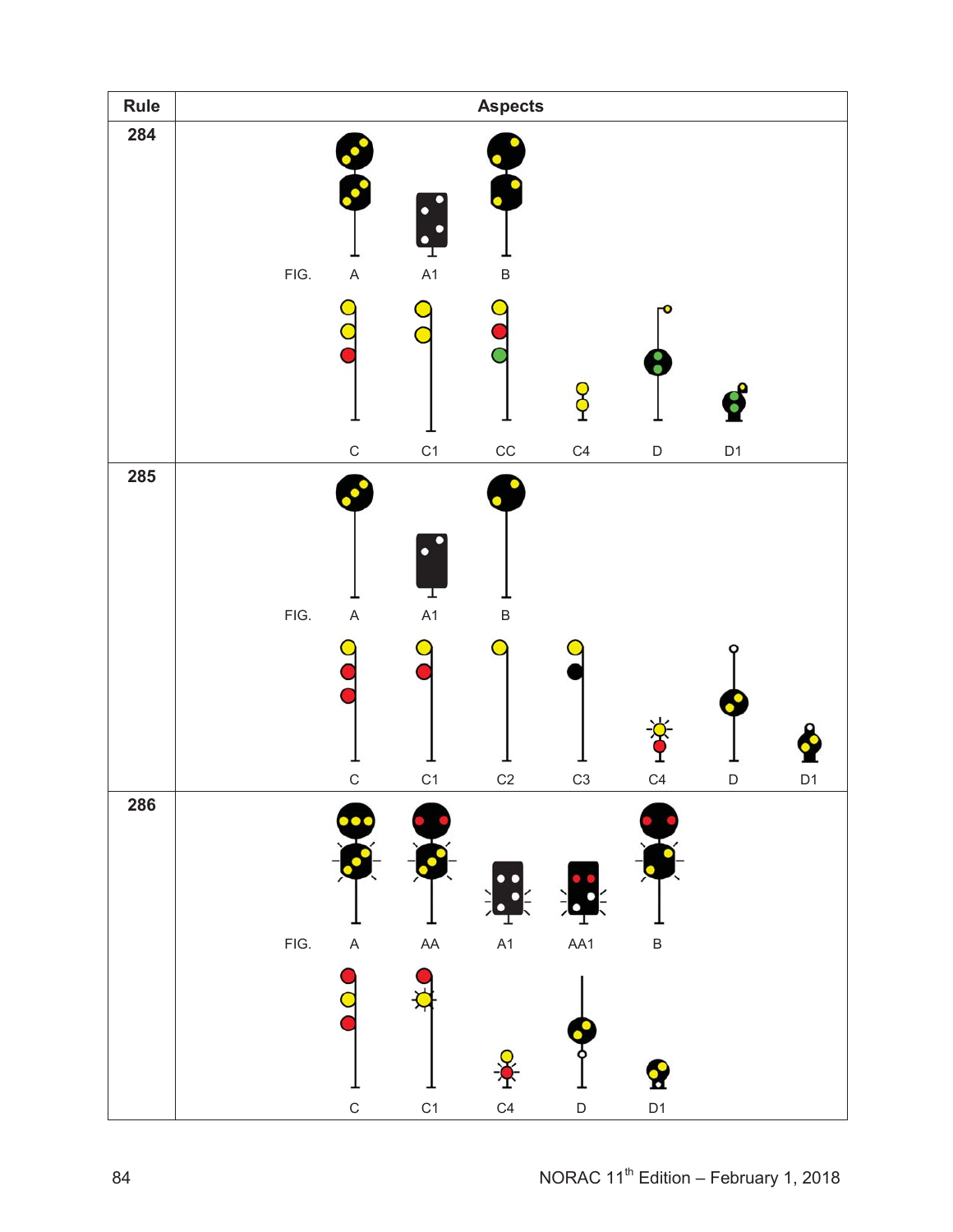| Rule | <b>Name</b>                      | <b>Indication</b>                                                                                                                                                               |
|------|----------------------------------|---------------------------------------------------------------------------------------------------------------------------------------------------------------------------------|
| 284  | <b>APPROACH</b><br><b>SLOW</b>   | Proceed approaching the next signal at Slow Speed. Trains<br>exceeding Medium Speed must begin reduction to Medium Speed<br>as soon as engine passes the Approach Slow signal.  |
| 285  | <b>APPROACH</b>                  | Proceed prepared to stop at the next signal. Trains exceeding<br>Medium Speed must begin reduction to Medium Speed as soon as<br>the engine passes the Approach signal.         |
| 286  | <b>MEDIUM</b><br><b>APPROACH</b> | Proceed prepared to stop at the next signal. Trains exceeding<br>Medium Speed must begin reduction to Medium Speed as soon as<br>the Medium Approach signal is clearly visible. |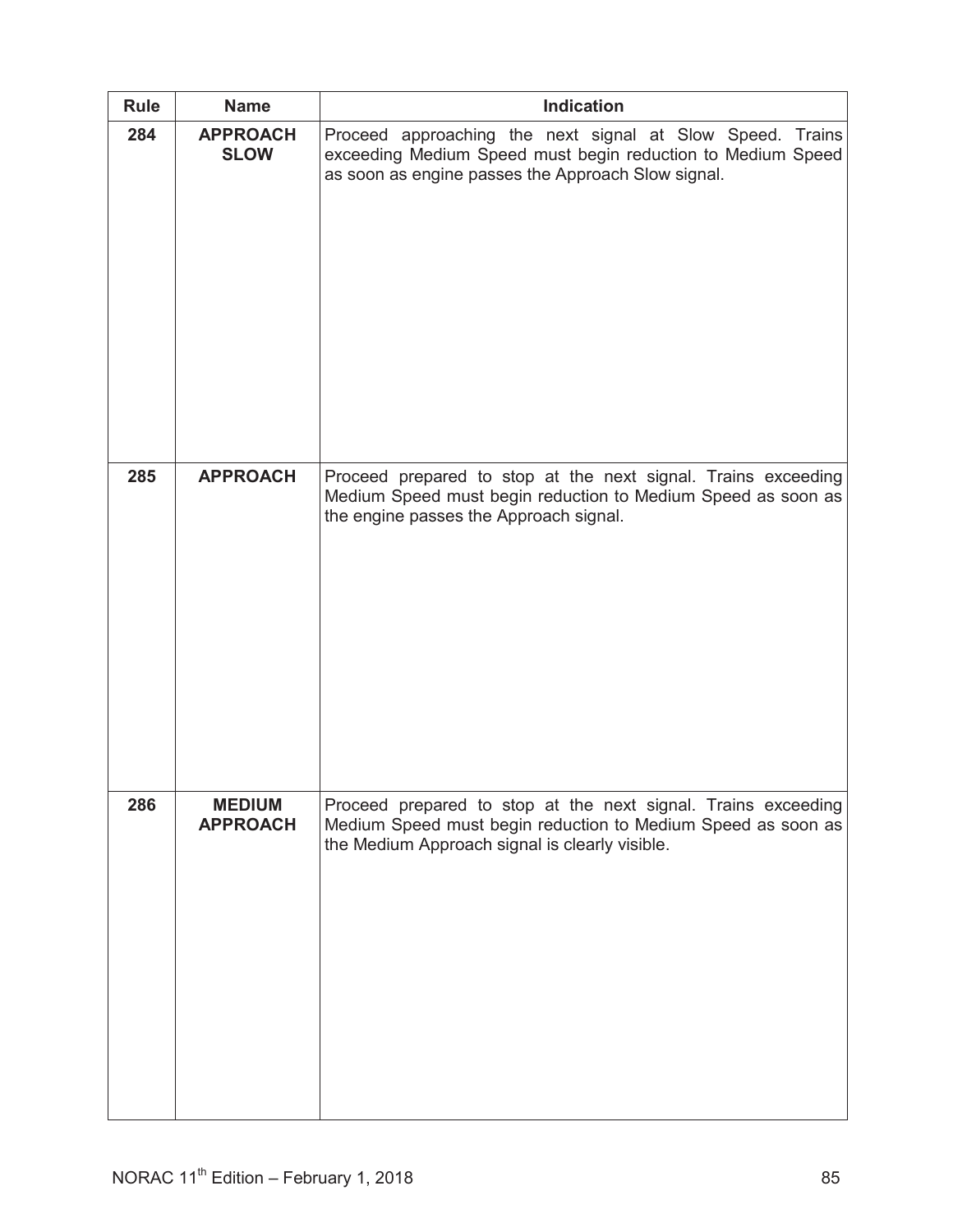| Rule |      |                          |               | <b>Aspects</b>            |                     |                     |                     |  |
|------|------|--------------------------|---------------|---------------------------|---------------------|---------------------|---------------------|--|
| 286a | FIG. |                          |               | $\mathsf C$               |                     |                     |                     |  |
| 287  | FIG. | $\bullet$<br>A2          | 8<br>A3       | $\mathsf C$               | န္<br>C4            | P<br>C <sub>5</sub> | b<br>D <sub>1</sub> |  |
| 288  | FIG. | $\bullet$<br>$\mathsf A$ | $\cdot$<br>AA | $\ddot{\cdot}$<br>┰<br>A1 | T<br>AA1            | $\bullet$<br>A2     | $\mathbf{L}$<br>A3  |  |
|      |      | $\sf B$                  | $\mathsf{C}$  | ĭ<br>C <sub>4</sub>       | 堂<br>C <sub>5</sub> | Y<br>D <sub>1</sub> |                     |  |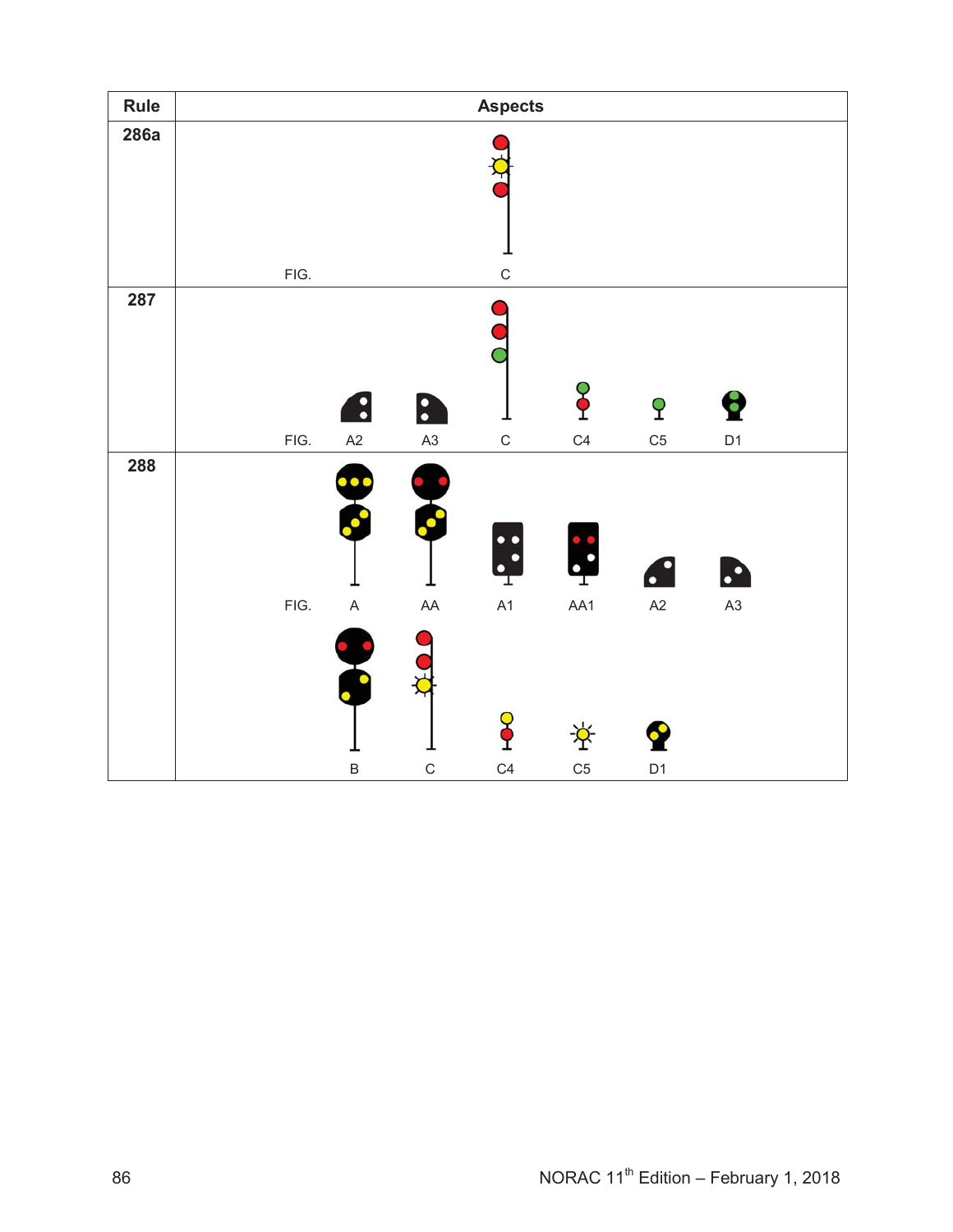| <b>Rule</b> | <b>Name</b>                       | <b>Indication</b>                                                                                                                                                                                                                                                                                                         |
|-------------|-----------------------------------|---------------------------------------------------------------------------------------------------------------------------------------------------------------------------------------------------------------------------------------------------------------------------------------------------------------------------|
| 286a        | <b>LIMITED</b><br><b>APPROACH</b> | Proceed prepared to stop at the next signal. Limited speed applies<br>through all interlocking or spring switches, then Medium Speed<br>applies. Trains exceeding Limited Speed must begin reduction to<br>Limited Speed as soon as the Limited Approach signal is clearly<br>visible.                                    |
| 287         | <b>SLOW</b><br><b>CLEAR</b>       | Proceed at Slow Speed until entire train clears all interlocking or<br>spring switches, then proceed at Normal Speed.<br>In CSS territory with fixed automatic block signals, trains not<br>equipped with operative cab signals must approach the next signal<br>at Medium Speed once they have left interlocking limits. |
| 288         | <b>SLOW</b><br><b>APPROACH</b>    | Proceed prepared to stop at the next signal. Slow speed applies<br>until entire train clears all interlocking or spring switches, then<br>Medium Speed applies.                                                                                                                                                           |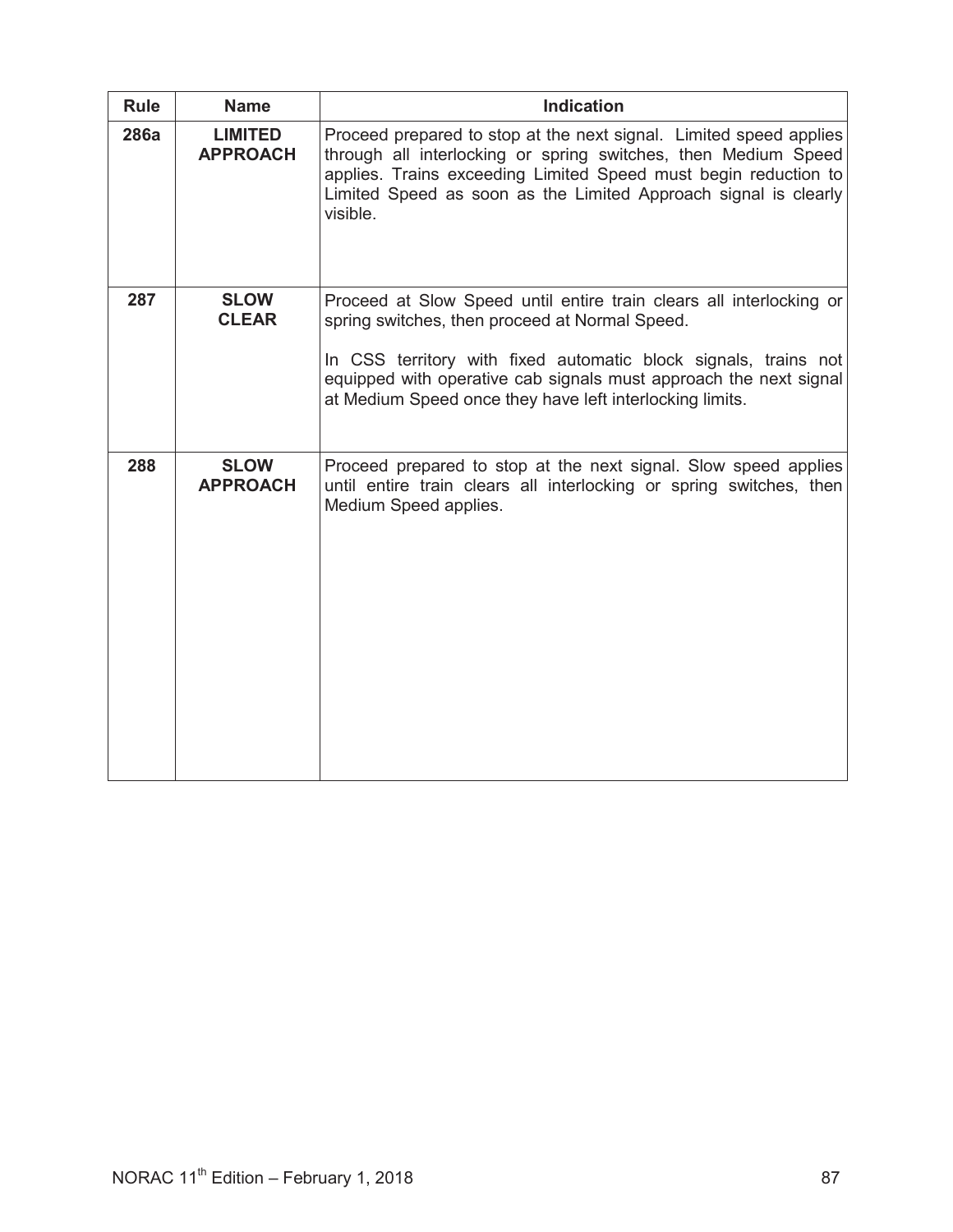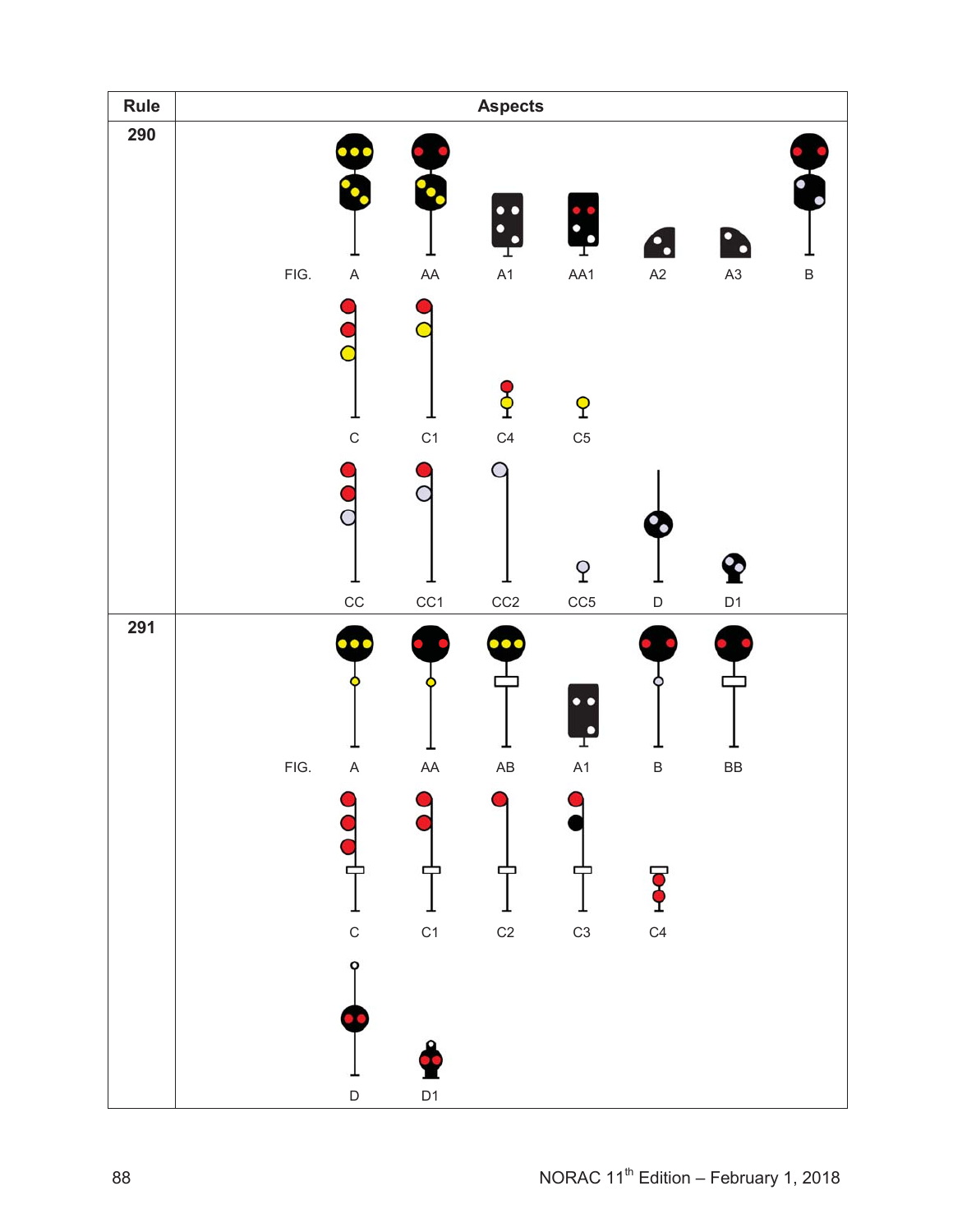| <b>Rule</b> | <b>Name</b>                                 | <b>Indication</b>                                                                                                                                                                                                                                                                                                                                                                                                                                                                                                                                                                                                                                                                                                                                                                                                               |
|-------------|---------------------------------------------|---------------------------------------------------------------------------------------------------------------------------------------------------------------------------------------------------------------------------------------------------------------------------------------------------------------------------------------------------------------------------------------------------------------------------------------------------------------------------------------------------------------------------------------------------------------------------------------------------------------------------------------------------------------------------------------------------------------------------------------------------------------------------------------------------------------------------------|
| 290         | <b>RESTRICTING</b>                          | Proceed at Restricted Speed until the entire train has cleared all<br>interlocking and spring switches (if signal is an interlocking or CP<br>signal) and the leading wheels have:<br>1. Passed a more favorable fixed signal,<br>or<br>2. Entered non-signaled DCS territory.<br>In CSS territory, trains with operative cab signals must not increase<br>speed until the train has run one train length or 500 feet (whichever<br>distance is greater) past a location where a more favorable cab<br>signal was received                                                                                                                                                                                                                                                                                                      |
| 291         | <b>STOP</b><br><b>AND</b><br><b>PROCEED</b> | Stop, then proceed at Restricted Speed until the entire train has<br>cleared all interlocking and spring switches (if signal is an<br>interlocking or CP signal) and the leading wheels have:<br>1. Passed a more favorable fixed signal,<br>or<br>2. Entered non-signaled DCS territory.<br>In CSS territory, trains with operative cab signals must not increase<br>their speed until they have run one train length or 500 feet<br>(whichever distance is greater) past a location where a more<br>favorable cab signal was received.<br>Where identified by special instruction, or where a letter G (grade<br>marker) or a letter R (restricting marker) is displayed in addition to a<br>number plate as part of these aspects, freight trains may observe<br>the signal as though Restricting, Rule 290, were displayed. |